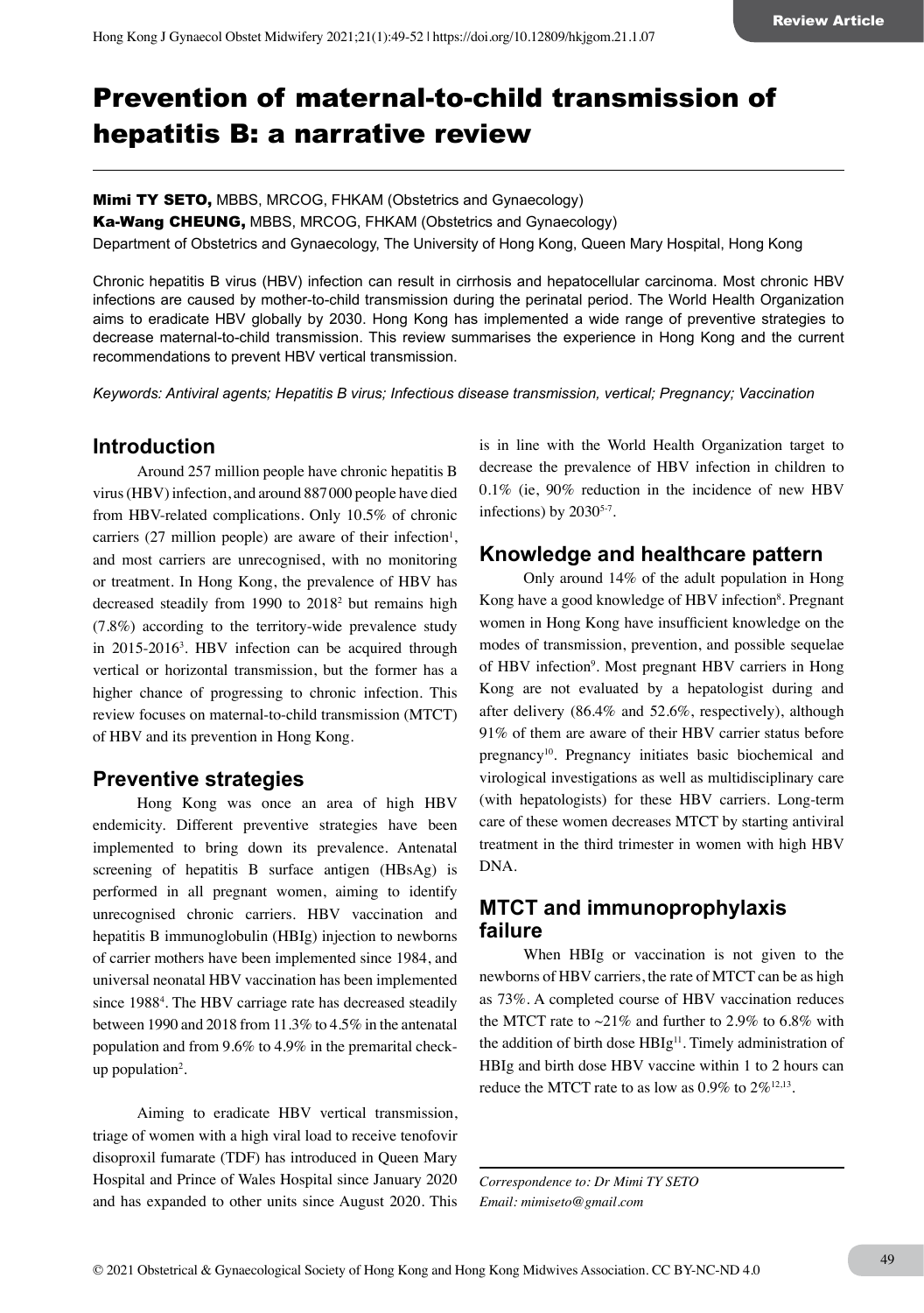Immunoprophylaxis failure (IF) refers to persistent MTCT despite neonatal HBIg and HBV vaccination and is defined by seropositive HBsAg or HBV DNA level at 2 to  $3$  months after completion of vaccination $14$ . The mechanisms of IF include germline infection at conception, maternal blood contamination at the time of prenatal invasive procedures, and contact with maternal secretion during labour. The risk of IF increases with a positive hepatitis B e antigen status and high HBV DNA viral load<sup>15</sup>. The IF rate depends on the provision and the coverage of HBIg and HBV vaccination. Among Hong Kong children aged 2 to 5 years, the coverage of the three doses of HBV vaccination is almost 100%, but the IF rate remains at 1.1%, according to a multicentre study in 2014-20162 . Positive hepatitis B e antigen and high HBV DNA viral load of  $\geq 8 \log_{10} \text{copies/mL}$  $(\geq 7.23 \log_{10} \text{IU/mL})$  at 28 to 30 weeks are predictors of IF<sup>16.</sup>

#### **Maternal antiviral treatment**

A high viral load is a predictor of IF. Viral load suppression through antiviral treatment during pregnancy can prevent IF in highly viraemic pregnant women. Lamivudine, telbivudine, and TDF are nucleoside and nucleotide analogues that can be used safely during pregnancy for the prevention of MTCT<sup>17</sup>. TDF is the preferred treatment as it has a high potency and a strong barrier to resistance<sup>18,19</sup>. In a study in China involving  $200$ HBV carrier mothers with HBV DNA >200000 IU/mL, daily 300 mg oral TDF from 30 to 32 weeks of gestation significantly lowered maternal HBV DNA at delivery and neonatal infection (intention to treat analysis: 5% vs 18%, p=0.007; per-protocol analysis:  $0\%$  vs  $7\%$ , p=0.01)<sup>20</sup>. However, a clinical trial in Thailand involving 331 women did not find any significant difference in the rate of IF between women taking TDF or placebo (0 vs  $2\%$ , p=0.12)<sup>13</sup>. This negative finding could be related to the low IF in both groups as a result of timely HBIg and vaccination and the inclusion of women with low viral loads $2<sup>1</sup>$ .

The World Health Organization recommends the use of TDF in women with HBV DNA ≥200000 IU/mL starting from 28 weeks of gestation until birth or even afterwards<sup>7</sup>, in line with other international guidelines $22,23$ . Under most circumstances, TDF treatment starting from 28 weeks can adequately suppress viral load before delivery. However, in women at high risk of preterm delivery or with a high baseline HBV DNA of ≥8  $log_{10}$  IU/mL, TDF may be used in the early second trimester $24$ . Early use of TDF should also be considered in women undergoing amniocentesis, as there is an increased risk of MTCT if the HBV DNA is  $≥7 \log_{10} \text{copies/mL}$  or  $≥7 \log_{10} \text{IU/mL}^{25,26}$ .



*Figure. Clinical management algorithm for hepatitis B virus (HBV) carriers during pregnancy*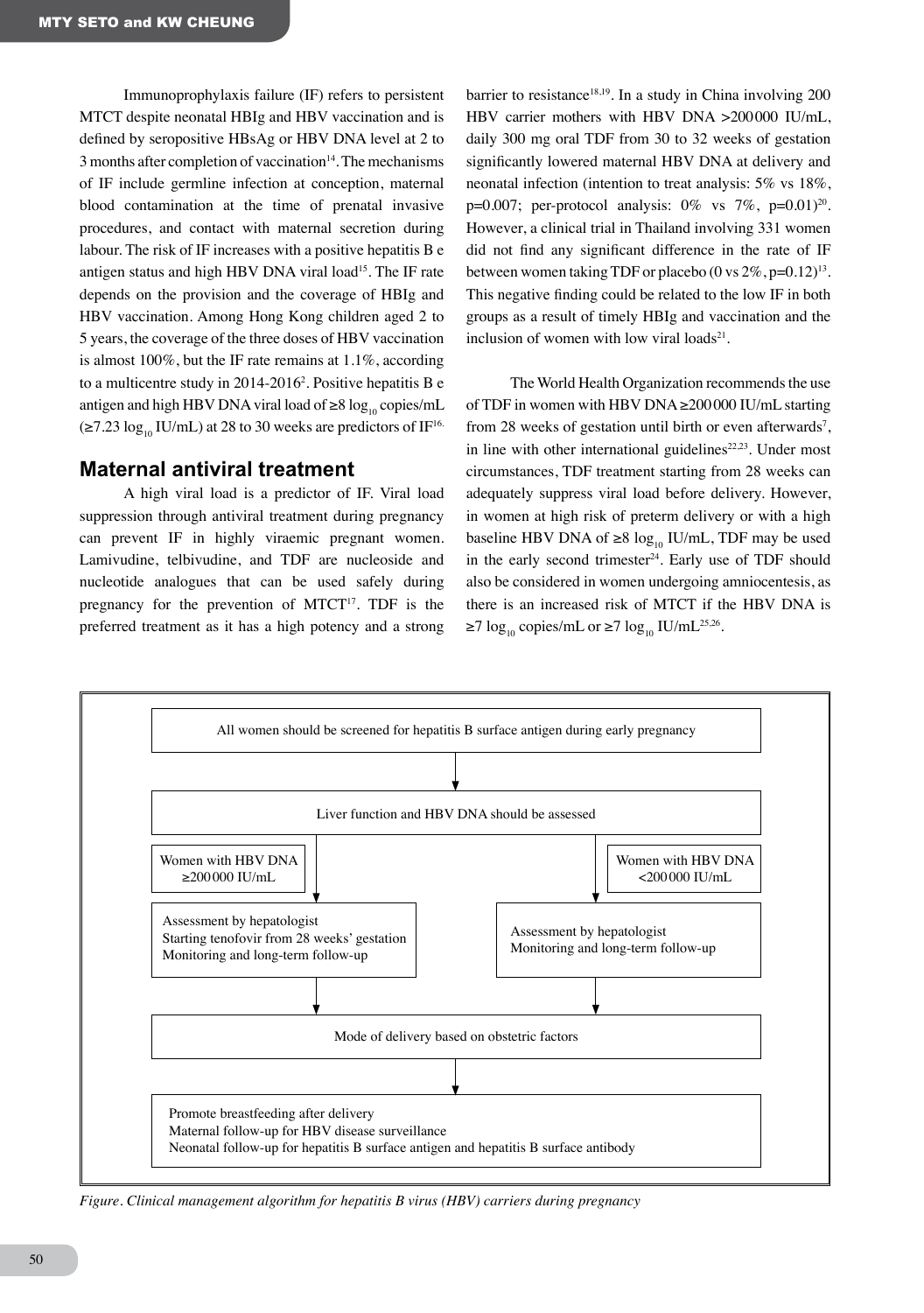#### **Role of caesarean section**

With timely HBIg and HBV vaccination, the duration of membrane rupture and labour does not affect the IF rate even in women with high viral loads $27$ . In a systematic review and meta-analysis involving 18 studies and 11446 mother-and-child pairs, the rate of IF at the age of 6 months was similar between the vaginal delivery group and the caesarean section group  $(4.1\% \text{ vs } 3.3\%)^{28}$ . Therefore, caesarean section should not be routinely recommended to HBV carriers without obstetrical indications.

#### **Clinical management algorithm**

All women should be screened for HBsAg during early pregnancy. For women with positive HBsAg, liver function and HBV DNA should be assessed. HBV DNA quantification as early as before 22 weeks of gestation can be used reliably to predict the risk of IF and guide the use of antiviral treatment<sup>29</sup>. Women with high HBV DNA (>200000 IU/mL) should be seen by a hepatologist to discuss the use of TDF after 28 weeks of gestation; whereas women with low HBV DNA should also be reminded to continue with long-term follow-up for surveillance of HBV complications (Figure).

Vaginal delivery should not be restricted, and caesarean section should be reserved for obstetric indications28. Hepatic flares can occur in women who stopped TDF after delivery, although they are mostly self-

limiting and asymptomatic $13,20$ . The timing of stopping TDF treatment post-delivery is controversial $30$ ; multidisciplinary care can facilitate smooth transfer of care for these women from obstetricians to hepatologists.

Breastfeeding should be promoted in HBV carriers irrespective of TDF use. The dosage of TDF exposed to breastfed infants was 0.01% to 0.04% of the recommended weight-adjusted therapeutic dose in infants (0.5% to 16% of the dosage experienced by fetuses via placental transfer $)^{31}$ . Therefore, women should be reassured that there is no contraindication of TDF use during breastfeeding23,32,33. For women not taking antiviral treatment, there is also no evidence that breastfeeding in HBV carriers increases the risk of MTCT after neonatal immunisation<sup>34</sup>.

### **Conclusion**

Timely HBIg and neonatal HBV vaccination lowers the IF rate and the prevalence of HBV in Hong Kong. Multidisciplinary care for pregnant carriers increases the awareness and continuation of HBV management after delivery. With prescription of TDF to pregnant carriers with high HBV viral loads, Hong Kong is expected to enter a new era of HBV eradication.

#### **Declaration**

The authors have no conflict of interest to disclose.

### **References**

- 1. WHO. Hepatitis B: World Health Organization; 2020. Available from: https://www.who.int/news-room/fact-sheets/ detail/hepatitis-b.
- 2. Lam PK, Poon S. Surveillance of Viral Hepatitis in Hong Kong - 2018 Report. Viral Hepatitis Control Office; 2019.
- 3. Liu KSH, Seto WK, Lau EHY, et al. A territorywide prevalence study on blood-borne and enteric viral hepatitis in Hong Kong. J Infect Dis 2019;219:1924-33. **[Crossref](https://doi.org/10.1093/infdis/jiz038)**
- 4. Department of Health, Hong Kong SAR. Hepatitis Elimination. Available from: https://www.hepatitis.gov.hk/ english/hepatitis\_elimination/maternal\_transmission\_of\_ hepatitis\_b.html.
- 5. Hutin Y, Desai S, Bulterys M. Preventing hepatitis B virus infection: milestones and targets. Bull World Health Organ 2018;96:443-443a. **[Crossref](https://doi.org/10.2471/BLT.18.215210)**
- 6. World Health Organization. Global health sector strategy on viral hepatitis 2016-2021, towards ending viral hepatitis. Available from: https://apps.who.int/iris/ bitstream/handle/10665/246177/WHO-HIV-2016.06-eng.

pdf?sequence=1.

- 7. World Health Organization. Prevention of mother-to-child transmission of hepatitis B virus: guidelines on antiviral prophylaxis in pregnancy2020. Available from: https://www. who.int/publications/i/item/978-92-4-000270-8.
- 8. Chung PW, Suen SH, Chan OK, Lao TH, Leung TY. Awareness and knowledge of hepatitis B infection and prevention and the use of hepatitis B vaccination in the Hong Kong adult Chinese population. Chin Med J (Engl) 2012;125:422-7.
- 9. Chan OK, Lao TT, Suen SS, Lau TK, Leung TY. Knowledge on hepatitis B infection among pregnant women in a high endemicity area. Patient Educ Couns 2011;85:516-20. **[Crossref](https://doi.org/10.1016/j.pec.2010.11.006)**
- 10. Cheung KW, Seto MTY, Wong D, et al. Pattern and predictors of medical care received by hepatitis B carriers during pregnancy and after delivery. Public Health 2019;168:36-42. **[Crossref](https://doi.org/10.1016/j.puhe.2018.12.008)**
- 11. Wong VC, Ip HM, Reesink HW, et al. Prevention of the HBsAg carrier state in newborn infants of mothers who are chronic carriers of HBsAg and HBeAg by administration of hepatitis-B vaccine and hepatitis-B immunoglobulin.